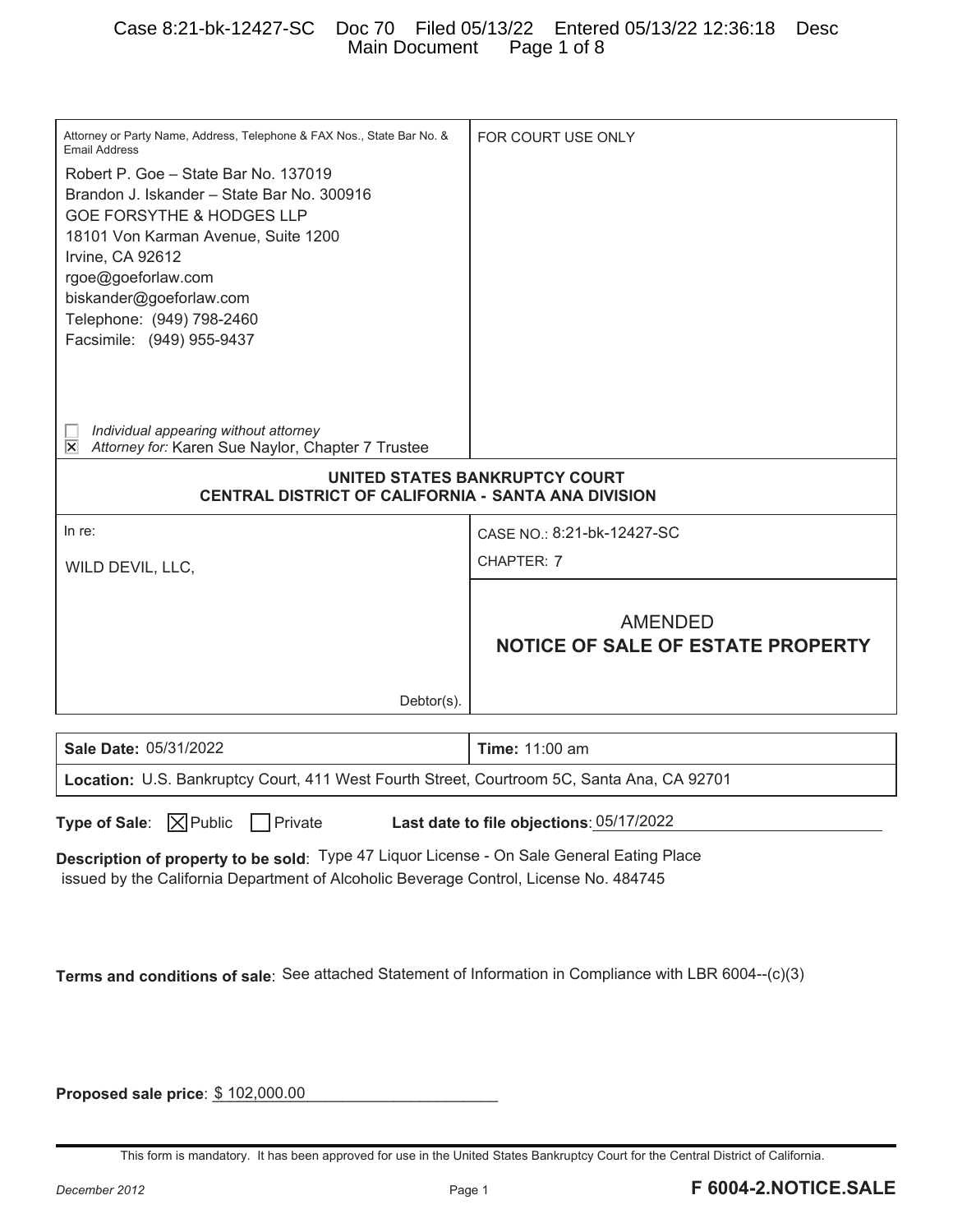# Case 8:21-bk-12427-SC Doc 70 Filed 05/13/22 Entered 05/13/22 12:36:18 Desc Main Document

**Overbid procedure (***if any***)**: Initial overbid of \$107,000.00, minimum bid increments thereafter shall be \$1,000.00.

Bids must be in writing and received by the Trustee on/before 5:00 p.m. (California time) on May 26, 2022. Bids must be accompanied by certified funds in an amount equal to 10% of the overbid purchase price with proof of funds to close.

#### **If property is to be sold free and clear of liens or other interests, list date, time and location of hearing:**

The Trustee is seeking a determination that no liens attach to the Liquor License or the proceeds from the Liquor Licnse. To the extent any party asserts a lien on proceeds, the Trustee will be seeking to sell free and clear of liens.

United States Bankruptcy Court Courtroom 5C 411 W. Fourth Street Santa Ana, CA 92701

#### **Contact person for potential bidders (***include name, address, telephone, fax and/or email address***):**

Brandon J. Iskander Goe Forsythe & Hodges LLP 18101 Von Karman Avenue, Suite 1200 Irvine, CA 92612 Telephone: (949) 798-2460 Facsimile: (949) 955-9437 Email: biskander@goeforlaw.com

Date: 05/13/2022

This form is mandatory. It has been approved for use in the United States Bankruptcy Court for the Central District of California.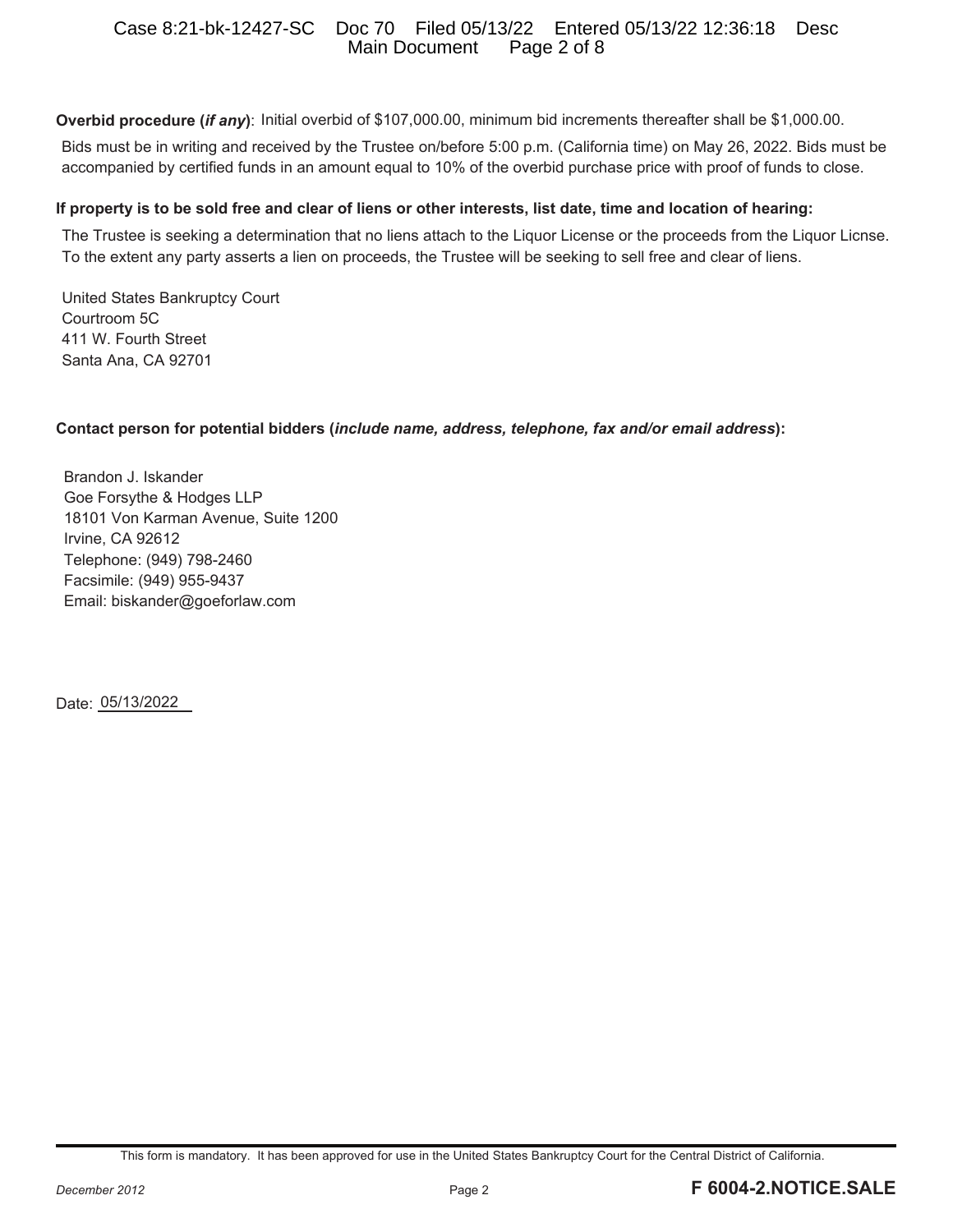Case 8:21-bk-12427-SC Doc 70 Filed 05/13/22 Entered 05/13/22 12:36:18 Desc Main Document

# **PROOF OF SERVICE OF DOCUMENT**

I am over the age of 18 and not a party to this bankruptcy case or adversary proceeding. My business address is:

18101 Von Karman Avenue, Suite 1200, Irvine, CA 92612

A true and correct copy of the foregoing document entitled: **NOTICE OF SALE OF ESTATE PROPERTY** will be served or was served **(a)** on the judge in chambers in the form and manner required by LBR 5005-2(d); and **(b)** in the manner stated below:

**1**. **TO BE SERVED BY THE COURT VIA NOTICE OF ELECTRONIC FILING (NEF)**: Pursuant to controlling General Orders and LBR, the foregoing document will be served by the court via NEF and hyperlink to the document. On (*date*) 05/13/2022 , I checked the CM/ECF docket for this bankruptcy case or adversary proceeding and determined that the following persons are on the Electronic Mail Notice List to receive NEF transmission at the email addresses stated below:

**2. SERVED BY UNITED STATES MAIL**: On (*date*) 05/13/2022, I served the following persons and/or entities at the last known addresses in this bankruptcy case or adversary proceeding by placing a true and correct copy thereof in a sealed envelope in the United States mail, first class, postage prepaid, and addressed as follows. Listing the judge here constitutes a declaration that mailing to the judge will be completed no later than 24 hours after the document is filed.

 $[X]$  Service information continued on attached page

 $[\overline{X}]$  Service information continued on attached page

#### **3. SERVED BY PERSONAL DELIVERY, OVERNIGHT MAIL, FACSIMILE TRANSMISSION OR EMAIL** (state method

for each person or entity served): Pursuant to F.R.Civ.P. 5 and/or controlling LBR, on (date) 05/13/2022 , I served the following persons and/or entities by personal delivery, overnight mail service, or (for those who consented in writing to such service method), by facsimile transmission and/or email as follows. Listing the judge here constitutes a declaration that personal delivery on, or overnight mail to, the judge will be completed no later than 24 hours after the document is filed.

Hon. Scott Clarkson, USBC, 411 West Fourth Street, Ctrm. 5C, Santa Ana, CA 92701

Service information continued on attached page

I declare under penalty of perjury under the laws of the United States that the foregoing is true and correct.

| 05/13/2022 | Susan C. Stein      | /s/Susan C. Stein |
|------------|---------------------|-------------------|
| Date       | <b>Printed Name</b> | Signature         |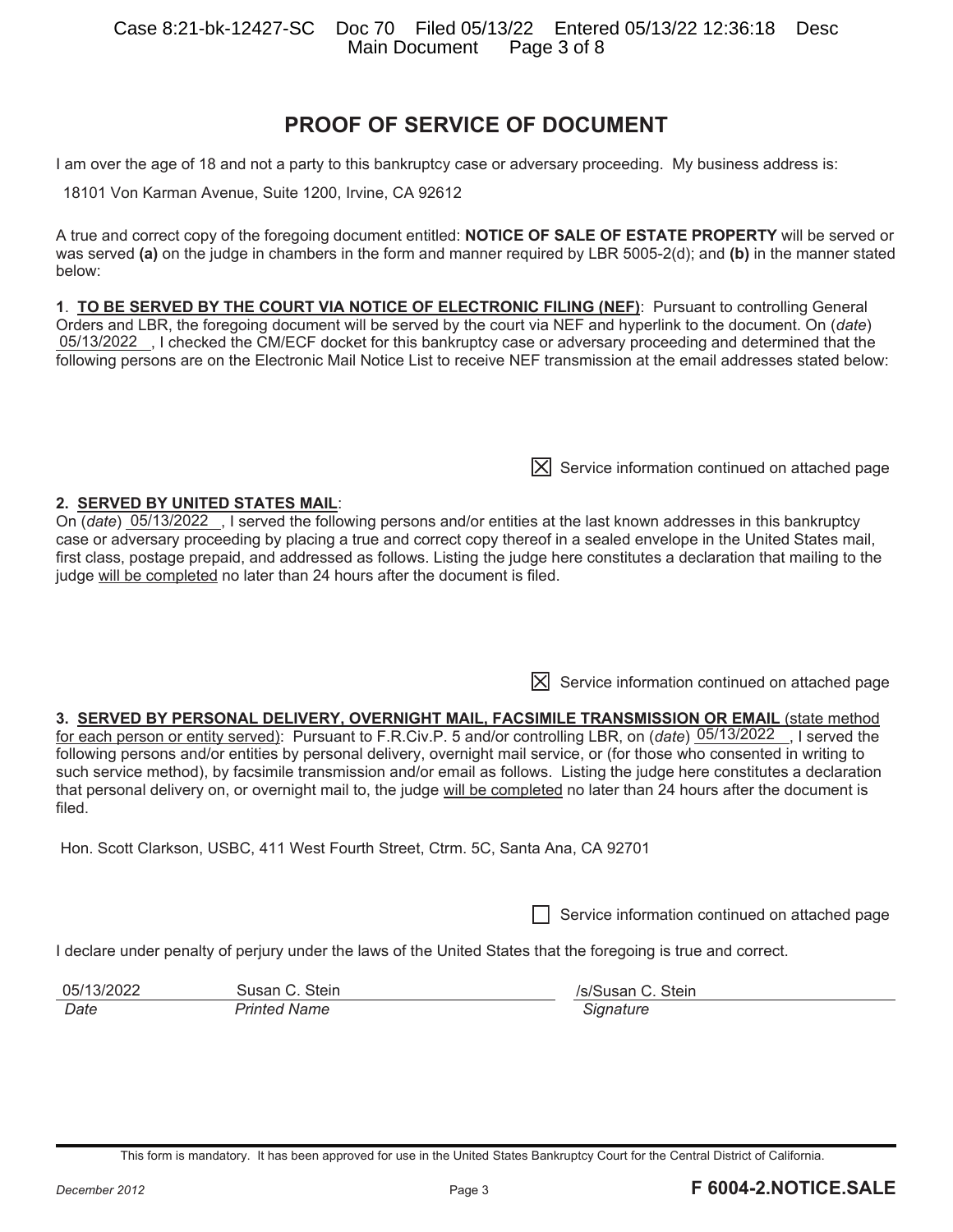|                | Mailing Information for Case 8:21-bk-12427-SC                                                                                                                 |  |  |
|----------------|---------------------------------------------------------------------------------------------------------------------------------------------------------------|--|--|
| 1              | <b>Electronic Mail Notice List</b>                                                                                                                            |  |  |
| $\overline{2}$ | The following is the list of <b>parties</b> who are currently on the list to receive email notice/service for this case.                                      |  |  |
| 3              | Anthony W. Austin aaustin@fclaw.com, gkelsey@fennemorelaw.com<br>٠                                                                                            |  |  |
| 4              | <b>Jennifer Witherell Crastz</b><br>jcrastz@hrhlaw.com<br>٠<br>kmurphy@goeforlaw.com, rgoe@goeforlaw.com;goeforecf@gmail.com<br><b>Robert P Goe</b>           |  |  |
| 5              | $\bullet$<br>David N Ingrassia<br>david.ingrassia@cox.net<br>$\bullet$<br>biskander@goeforlaw.com, kmurphy@goeforlaw.com<br><b>Brandon J Iskander</b>         |  |  |
| 6              | $\bullet$<br>George C Lazar<br>glazar@foxjohns.com<br>$\bullet$                                                                                               |  |  |
| 7              | Karen S Naylor (TR)<br>alane@ringstadlaw.com,<br>$\bullet$<br>knaylor@IQ7technology.com;ecf.alert+Naylor@titlexi.com<br>dpool@fennemorelaw.com,<br>Don J Pool |  |  |
| 8              | $\bullet$<br>mmeister@fennemorelaw.com;clalonde@fennemorelaw.com<br><b>Arvind Nath Rawal</b><br>arawal@aisinfo.com<br>$\bullet$                               |  |  |
| 9              | United States Trustee (SA) ustpregion16.sa.ecf@usdoj.gov<br>$\bullet$                                                                                         |  |  |
| 10             |                                                                                                                                                               |  |  |
| 11             |                                                                                                                                                               |  |  |
| 12             |                                                                                                                                                               |  |  |
| 13             |                                                                                                                                                               |  |  |
| 14             |                                                                                                                                                               |  |  |
| 15             |                                                                                                                                                               |  |  |
| 16             |                                                                                                                                                               |  |  |
| 17<br>18       |                                                                                                                                                               |  |  |
| 19             |                                                                                                                                                               |  |  |
| 20             |                                                                                                                                                               |  |  |
| $21\,$         |                                                                                                                                                               |  |  |
| 22             |                                                                                                                                                               |  |  |
| 23             |                                                                                                                                                               |  |  |
| 24             |                                                                                                                                                               |  |  |
| 25             |                                                                                                                                                               |  |  |
| 26             |                                                                                                                                                               |  |  |
| 27             |                                                                                                                                                               |  |  |
| 28             |                                                                                                                                                               |  |  |
|                |                                                                                                                                                               |  |  |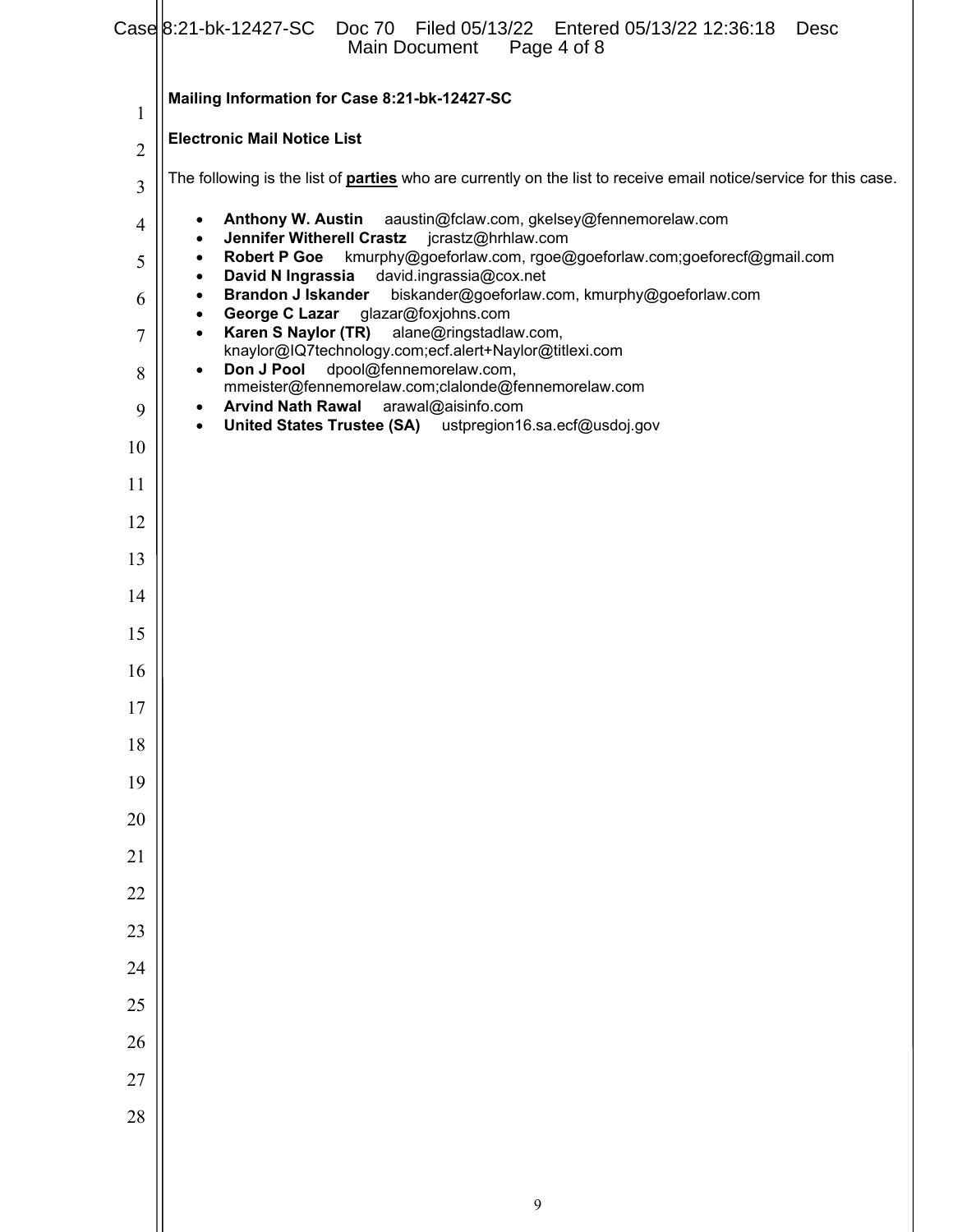|                | $Case 8:21-bk-12427-SC$<br>Doc 70 Filed 05/13/22 Entered 05/13/22 12:36:18<br><b>Desc</b><br>Main Document Page 5 of 8 |                                                                      |  |
|----------------|------------------------------------------------------------------------------------------------------------------------|----------------------------------------------------------------------|--|
|                |                                                                                                                        |                                                                      |  |
| 1              | <b>VIA FIRST CLASS U.S. MAIL:</b>                                                                                      |                                                                      |  |
| $\overline{2}$ | <b>LCA Bank Corporation</b><br>c/o David N. Ingrassia, P.C., Attorney                                                  | <b>LCA Bank Corporation</b><br>c/o Jeffery Sugg, CEO                 |  |
| 3              | 1441 West Ute Boulevard, Suite 250<br>Park City, UT 84098                                                              | 1441 West Ute Boulevard, Suite 250<br>Park City, UT 84098            |  |
| 4              | <b>Shamrock Foods Company</b><br>PO Box 843539                                                                         | <b>Shamrock Foods Company</b><br>3900 East Camelback Road            |  |
| 5              | Los Angeles, CA 90084-3639                                                                                             | Phoenix, AZ 85018                                                    |  |
| 6              | U.S. Small Business Administration<br>10737 Gateway West, #300                                                         | U.S. Small Business Administration<br>c/o Civil Process Clerk        |  |
| 7              | El Paso, TX 79935                                                                                                      | United States Attorney's Office<br>Federal Building, Room 7516       |  |
| 8              |                                                                                                                        | 300 North Los Angeles Street<br>Los Angeles, CA 90012                |  |
| 9              | <b>U.S. Small Business Administration</b>                                                                              | Gary E. Looney                                                       |  |
| 10             | c/o Attorney General<br><b>Ben Franklin Station</b>                                                                    | 3785 Brickway Blvd., Suite 210<br>Santa Rosa, CA 95403               |  |
| 11             | P. O. Box 683<br>Washington, DC 20044                                                                                  |                                                                      |  |
| 12             | Joseph Manzella                                                                                                        | Joseph Manzella                                                      |  |
| 13             | c/o Anthony W. Austin, Esq.<br>Fennemore Craig, P.C.<br>2394 East Camelback Road, Suite 600                            | 101 E. Imperial Highway<br>Brea, CA 92821                            |  |
| 14             | Phoenix, AZ 85016                                                                                                      |                                                                      |  |
| 15             | <b>Collectronics of California</b><br>3785 Brickway Blvd., Suite 210                                                   | Collectronics, Inc.<br>c/o Gary Looney, Agent for Service of Process |  |
| 16             | Santa Rosa, CA 95403                                                                                                   | 3785 Brickway Blvd., Suite 210<br>Santa Rosa, CA 95403               |  |
| 17             | Franchise Tax Board Chief Counsel                                                                                      | California Dept. of Tax and Fee Administration                       |  |
| 18             | c/o General Counsel Section<br>P.O. Box 1720, MS: A-260                                                                | c/o Nicolas Maduros, Director<br>450 N Street, Room 2322, MIC:104    |  |
| 19             | Rancho Cordova, CA 95741-1720                                                                                          | Sacramento, CA 95814                                                 |  |
| 20             | <b>Employment Development Department</b><br><b>Bankruptcy Group MIC 92E</b>                                            |                                                                      |  |
| 21             | P. O. Box 826880<br>Sacramento, CA 94280-0001                                                                          |                                                                      |  |
| 22             |                                                                                                                        |                                                                      |  |
| 23             |                                                                                                                        |                                                                      |  |
| 24             |                                                                                                                        |                                                                      |  |
| 25             |                                                                                                                        |                                                                      |  |
| 26             |                                                                                                                        |                                                                      |  |
| 27             |                                                                                                                        |                                                                      |  |
| 28             |                                                                                                                        |                                                                      |  |
|                |                                                                                                                        |                                                                      |  |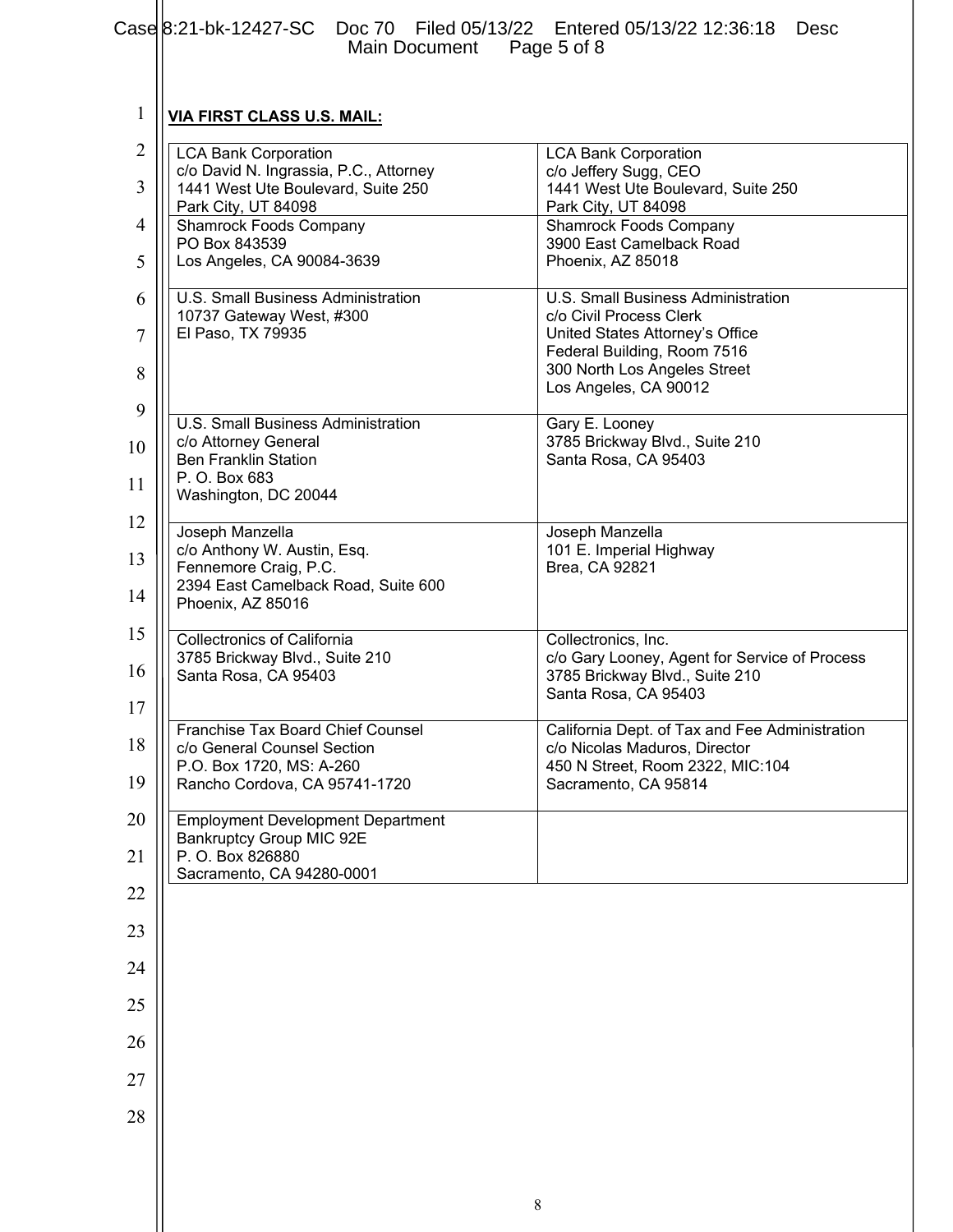**In re Wild Devil, LLC USBC Case No. 8:21-bk-12427-MW** 

# **Chapter 7 Trustee**

Karen S Naylor (TR) 4910 Birch Street, Suite 120 Newport Beach, CA 92660-8100

Case 8:21-bk-12427-SC Doc 70 Filed 05/13/22 Entered 05/13/22 12:36:18 Desc Main Document Page 6 of 8

> **Debtors**  Wild Devil, LLC PO Box 1536 Paramount, CA 90723-1536

**U. S. Trustee (SA)**  411 West Fourth Street, Ste 7160 Santa Ana, CA 92701-4500

#### **Debtor's Counsel**

Fennemore Craig, P.C. Anthony W. Austin, Esq. Don J Pool, Esq. 2394 E Camelback Rd, Ste 600 Phoenix, AZ 85016-9077

#### **CREDITORS**

Ally Bank c/o AIS Portfolio Services LP 4515 N Santa Fe Ave, Dept APS Oklahoma City, OK 73118-7901

Anaheim Transportation Network 1354 S Anaheim Blvd Anaheim, CA 92805-6205

Advanced Group 18-116, a CA LP 15320 Barranca Pkwy, Ste 100 Irvine, CA 92618-2255

Butler Chemicals 3070 E Ceena Ct Anaheim, CA 92806-1321

City of Anaheim Convention Sports 800 West Katella Avenue Anaheim, CA 92802-3496

CDTFA Collections Support Bureau, MIC 55 PO Box 942879 Sacramento, CA 94279-0001

Diamond Sharp 513 Mercury Lane Brea, CA 92821-4831 Ambassador Uniform 289 Highway 33 East Bldg D Manalapan, NJ 07726-8364

Angels Baseball LP 3000 Gene Autry Way Anaheim, CA 92806-6143

Advanced Real Estate 15320 Barranca Pkwy, Ste 100 Irvine, CA 92618-2255

C3 Technology Services 1536 E Warner Ave Santa Ana, CA 9705-5474

Conservice PO Box 4718 Logan, UT 84323-4718

City of Anaheim, c/o Arturo Fierro 200 South Anaheim Blvd, Fl 3, #334 Anaheim, CA 92805-3820

DirecTV – Catch PO Box 105249 Atlanta, GA 30348-5249 Anaheim Public Utilities 201 South Anaheim Blvd PO Box 3069 Anaheim, CA 92803-3069

AT&T 0105 Catch PO Box 5025 Carol Stream, IL 60197-5025

Avalon Anaheim Stadium, L.P. Ballston Towers, Attn Retail Dept 671 N Glebe Rd, Suite 800 Arlington, VA 22203-2138

Chefs Toys 18430 Pacific Street Fountain Valley, CA 92708-7005

Create-A-Party Rentals 428 Berry Way Brea, CA 92821-3114

County of Orange Treasurer-Tax Collector POBox 4515 Santa Ana, CA 92702-4515

E Sam Jones PO Box 536794 Atlanta, GA 30353-6794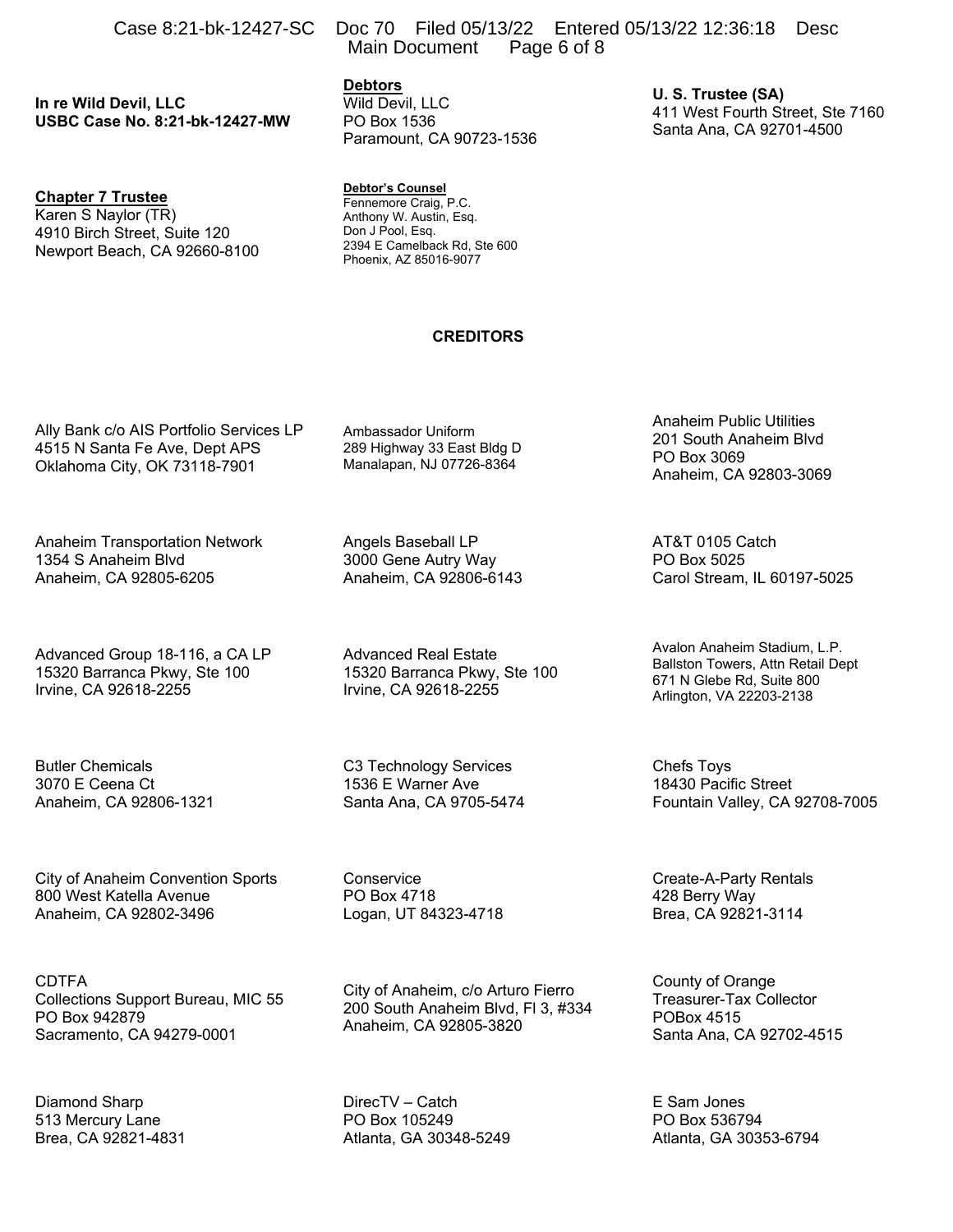Edward Don & Company 2562 Paysphere Circle Chicago, IL 60674-0001

Enterprise Bank & Trust Attn:Joe Robles 11939 Rancho Bernardo Rd, Ste 200 San Diego, CA 92128-2075

Gaskets Rock 504 Parkway Drive Pittsburgh, PA 15205

I3 Verticals POS 7940 Arjons Dr San Diego, CA 92126-4340

Karl Strauss Brewing Co 5985 Santa Fe Street San Diego, CA 92109-1623

Korne Foods 850 E Parkridge Ave Ste 113 Corona, CA 92879-6614

LcClair Ryan PO Box 2499 Richmond, VA 23218-2499

Mood Media PO Box 71070 Charlotte, NC 28272-1070

Pacific Carpet & Tile Cleaning Jeff Bryant 13192 Marshall Lane Tustin, CA 92780-1818

Republic Services PO Box 78829 Phoenix, AZ 85062-8829

# Case 8:21-bk-12427-SC Doc 70 Filed 05/13/22 Entered 05/13/22 12:36:18 Desc Main Document Page 7 of 8

Epic Wines & Spirits PO Box 7521 San Francisco, CA 94120-7521

Finlayson Toffer Roosevelt & Lilly LLP 15615 Alton Parkway, Suite 250 Irvine, CA 92618-7308

Groundwork Coffee Co 5457 Cleon Ave North Hollywood, CA 91601-2834

Joseph Manzella 101 E Imperial Highway Brea, CA 92821-4924

KD Electric 17071 E Imperial Hwy Unit A6 Yorba Linda, CA 92886-1640

Lawrence Bartels I I P 7700 Irvine Center Dr Ste 800 Irvine, CA 92618-3047

Meier Plumbing 17432 East Santa Clara Ave Santa Ana, CA 92705-1866

Open Table 6255 Sunset Blvd, Ste 1000 Los Angeles, CA 90028-7412

Pacific Steam Cleaning Randall L Fannin 51870 Cholla Road Johnson Valley, CA 92285-2998

RNDC – Republic National PO Box 743564 Los Angeles, CA 90074-3564 Enterprise Bank & Trust 11939 Rancho Bernardo Rd, Ste 200 San Diego, CA 92128-2075

Friar Tux Uniforms 1711 S Claudina Way Anaheim, CA 92805-6544

Hobart Service 7050 Village Dr Buena Park, CA 90621-2255

Joseph P Manzella 8024 E Lone Mountain Road Scottsdale, AZ 85266-1907

Kelly Paper File 749317 Los Angeles, CA 90074-9317

LCA Bank Corporation Attn Legal Dept 1441 W Ute Blvd, Ste 250 Park City, UT 84098-7632

Miller Giangrande 915 West Imperial Hwy Ste 110 Brea, CA 92821-3489

Orange County Health Care 1241 East Dyer Rd Ste 120 Santa Ana, CA 92705-5611

Prescriptive Music 5900 Canoga Ave, Suite 300 Woodland Hills, CA 91367-5125

Bockenwagner Bakery 5462 W Adams Blvd Los Angeles, CA 90016-2640